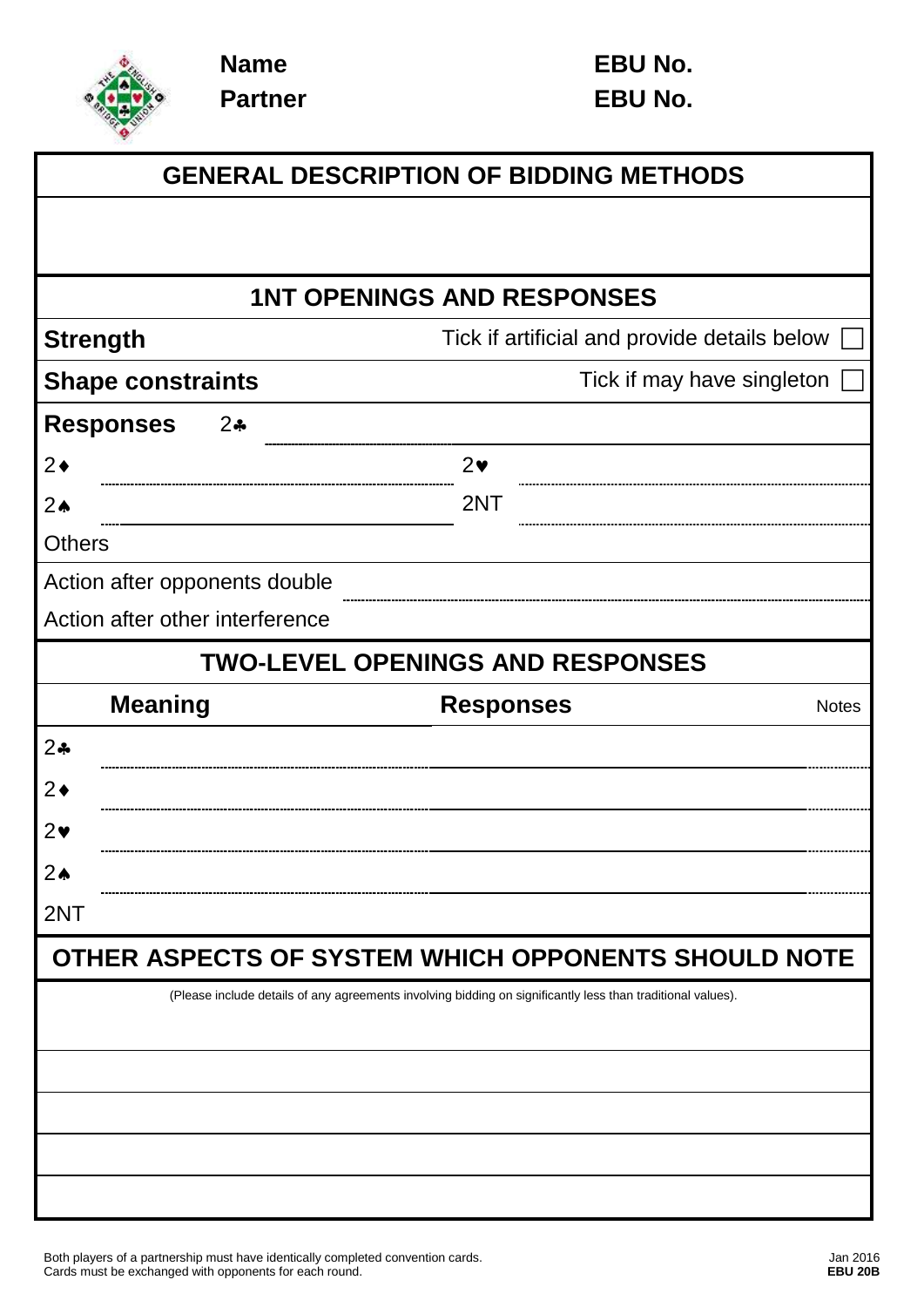| <b>OTHER OPENING BIDS</b>                        |                                                                                                                                                                                                                                                                |             |                                                                          |                                       |                                    |              |  |  |
|--------------------------------------------------|----------------------------------------------------------------------------------------------------------------------------------------------------------------------------------------------------------------------------------------------------------------|-------------|--------------------------------------------------------------------------|---------------------------------------|------------------------------------|--------------|--|--|
|                                                  | <b>HCP</b>                                                                                                                                                                                                                                                     | see<br>Note | Min<br><b>SPECIAL</b><br><b>CONVENTIONAL</b><br><b>MEANING</b><br>length |                                       | <b>RESPONSES</b>                   | <b>Notes</b> |  |  |
| $1 +$                                            |                                                                                                                                                                                                                                                                |             |                                                                          |                                       |                                    |              |  |  |
| $1 \bullet$                                      |                                                                                                                                                                                                                                                                |             |                                                                          |                                       |                                    |              |  |  |
| $1$ v                                            |                                                                                                                                                                                                                                                                |             |                                                                          |                                       |                                    |              |  |  |
| 1 $\triangle$                                    |                                                                                                                                                                                                                                                                |             |                                                                          |                                       |                                    |              |  |  |
| 3 bids                                           |                                                                                                                                                                                                                                                                |             |                                                                          |                                       |                                    |              |  |  |
| 4 bids                                           |                                                                                                                                                                                                                                                                |             |                                                                          |                                       |                                    |              |  |  |
|                                                  | *(Please enter your normal HCP range in the HCP column. Please tick box if you have any special agreements involving different values in particular<br>positions (e.g. light openings in third seat) and include further details under Supplementary Details). |             |                                                                          |                                       |                                    |              |  |  |
| DEFENSIVE METHODS AFTER OPPONENTS OPEN           |                                                                                                                                                                                                                                                                |             |                                                                          |                                       |                                    |              |  |  |
| <b>OPPONENTS OPEN A</b><br>NATURAL ONE OF A SUIT |                                                                                                                                                                                                                                                                |             |                                                                          | <b>CONVENTIONAL</b><br><b>MEANING</b> | <b>SPECIAL</b><br><b>RESPONSES</b> | <b>Notes</b> |  |  |
|                                                  | Simple overcall                                                                                                                                                                                                                                                |             |                                                                          |                                       |                                    |              |  |  |
| Jump overcall                                    |                                                                                                                                                                                                                                                                |             |                                                                          |                                       |                                    |              |  |  |
| Cue bid                                          |                                                                                                                                                                                                                                                                |             |                                                                          |                                       |                                    |              |  |  |
| 1NT                                              | Direct:<br>Protective:                                                                                                                                                                                                                                         |             |                                                                          |                                       |                                    |              |  |  |
| 2NT                                              | Direct:<br>Protective:                                                                                                                                                                                                                                         |             |                                                                          |                                       |                                    |              |  |  |
|                                                  | <b>OPPONENTS</b><br><b>OPEN WITH</b>                                                                                                                                                                                                                           |             |                                                                          | <b>DEFENSIVE</b><br><b>METHODS</b>    | <b>SPECIAL</b><br><b>RESPONSES</b> | <b>Notes</b> |  |  |
| Strong 1+                                        |                                                                                                                                                                                                                                                                |             |                                                                          |                                       |                                    |              |  |  |
| Short 1.4/1+                                     |                                                                                                                                                                                                                                                                |             |                                                                          |                                       |                                    |              |  |  |
| Weak 1NT                                         |                                                                                                                                                                                                                                                                |             |                                                                          |                                       |                                    |              |  |  |
| Strong 1NT                                       |                                                                                                                                                                                                                                                                |             |                                                                          |                                       |                                    |              |  |  |
| Weak 2                                           |                                                                                                                                                                                                                                                                |             |                                                                          |                                       |                                    |              |  |  |
| Weak 3                                           |                                                                                                                                                                                                                                                                |             |                                                                          |                                       |                                    |              |  |  |
| 4 bids                                           |                                                                                                                                                                                                                                                                |             |                                                                          |                                       |                                    |              |  |  |
| Multi 2+                                         |                                                                                                                                                                                                                                                                |             |                                                                          |                                       |                                    |              |  |  |
|                                                  |                                                                                                                                                                                                                                                                |             |                                                                          | <b>SLAM CONVENTIONS</b>               |                                    |              |  |  |
| Name                                             |                                                                                                                                                                                                                                                                |             | <b>Meaning of Responses</b>                                              | Action over interference              |                                    |              |  |  |
|                                                  |                                                                                                                                                                                                                                                                |             |                                                                          |                                       |                                    |              |  |  |
|                                                  |                                                                                                                                                                                                                                                                |             |                                                                          |                                       |                                    |              |  |  |
|                                                  |                                                                                                                                                                                                                                                                |             |                                                                          |                                       |                                    |              |  |  |
|                                                  |                                                                                                                                                                                                                                                                |             |                                                                          |                                       |                                    |              |  |  |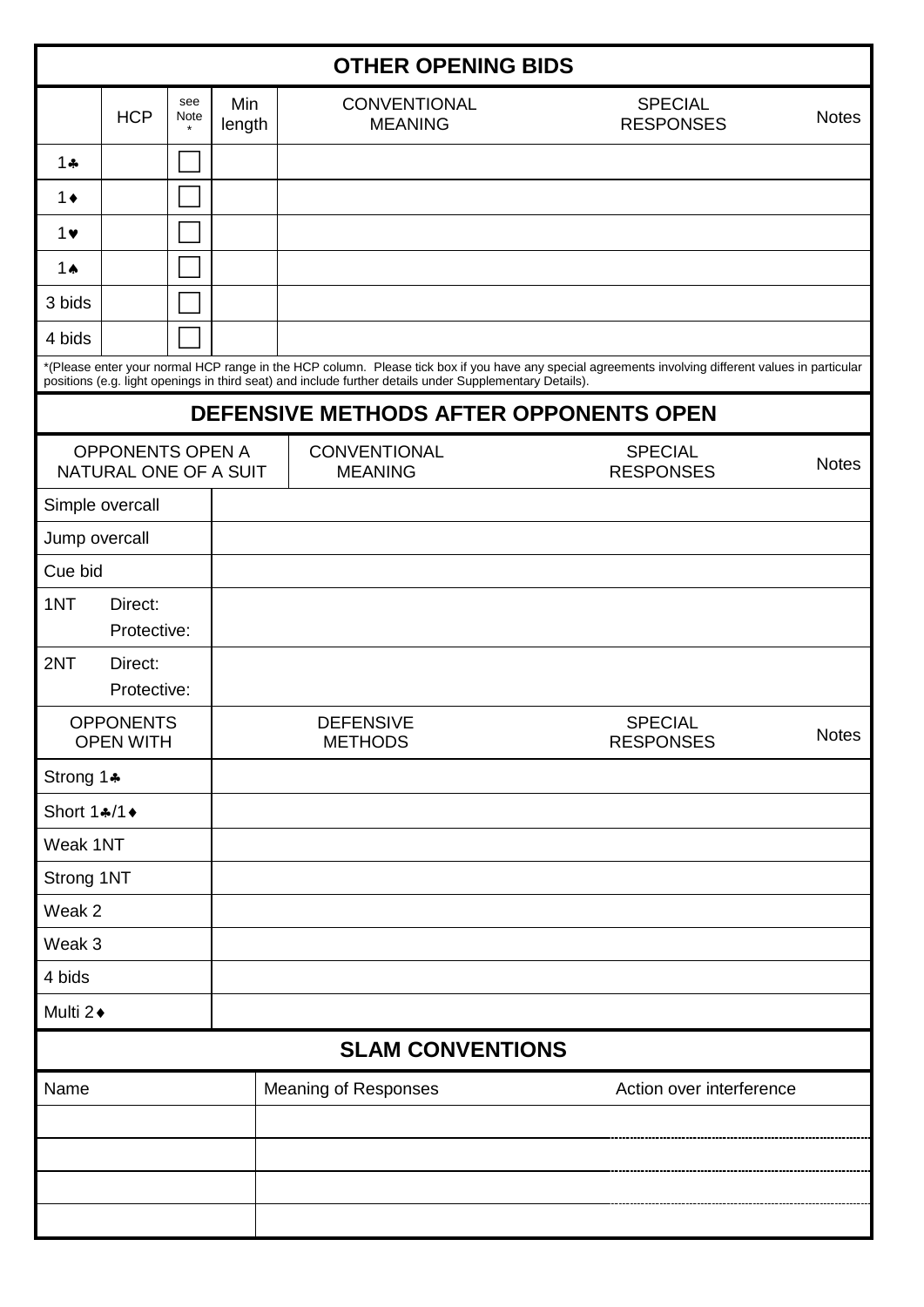| <b>COMPETITIVE AUCTIONS</b>                                         |          |                              |                                                                                                          |  |  |  |  |
|---------------------------------------------------------------------|----------|------------------------------|----------------------------------------------------------------------------------------------------------|--|--|--|--|
| Agreements after opening of one of a suit and overcall by opponents |          |                              |                                                                                                          |  |  |  |  |
| Level to which negative doubles apply                               |          |                              |                                                                                                          |  |  |  |  |
| Special meaning of bids                                             |          |                              |                                                                                                          |  |  |  |  |
| Exceptions / other agreements                                       |          |                              |                                                                                                          |  |  |  |  |
| Agreements after opponents double for takeout                       |          |                              |                                                                                                          |  |  |  |  |
| Redouble                                                            | New suit | Jump in new suit             |                                                                                                          |  |  |  |  |
| Jump raise                                                          | 2NT      |                              |                                                                                                          |  |  |  |  |
| Other agreements concerning doubles and redoubles                   |          |                              |                                                                                                          |  |  |  |  |
|                                                                     |          |                              |                                                                                                          |  |  |  |  |
|                                                                     |          |                              |                                                                                                          |  |  |  |  |
|                                                                     |          |                              |                                                                                                          |  |  |  |  |
|                                                                     |          | <b>OTHER CONVENTIONS</b>     |                                                                                                          |  |  |  |  |
|                                                                     |          |                              |                                                                                                          |  |  |  |  |
|                                                                     |          |                              |                                                                                                          |  |  |  |  |
|                                                                     |          |                              |                                                                                                          |  |  |  |  |
|                                                                     |          |                              |                                                                                                          |  |  |  |  |
|                                                                     |          |                              |                                                                                                          |  |  |  |  |
|                                                                     |          |                              |                                                                                                          |  |  |  |  |
|                                                                     |          |                              |                                                                                                          |  |  |  |  |
|                                                                     |          |                              |                                                                                                          |  |  |  |  |
|                                                                     |          |                              |                                                                                                          |  |  |  |  |
|                                                                     |          | <b>SUPPLEMENTARY DETAILS</b> |                                                                                                          |  |  |  |  |
|                                                                     |          |                              | (Please cross-reference where appropriate to the relevant part of card, and continue on back if needed). |  |  |  |  |
|                                                                     |          |                              |                                                                                                          |  |  |  |  |
|                                                                     |          |                              |                                                                                                          |  |  |  |  |
|                                                                     |          |                              |                                                                                                          |  |  |  |  |
|                                                                     |          |                              |                                                                                                          |  |  |  |  |
|                                                                     |          |                              |                                                                                                          |  |  |  |  |
|                                                                     |          |                              |                                                                                                          |  |  |  |  |
|                                                                     |          |                              |                                                                                                          |  |  |  |  |
|                                                                     |          |                              |                                                                                                          |  |  |  |  |
|                                                                     |          |                              |                                                                                                          |  |  |  |  |
|                                                                     |          |                              |                                                                                                          |  |  |  |  |
|                                                                     |          |                              |                                                                                                          |  |  |  |  |